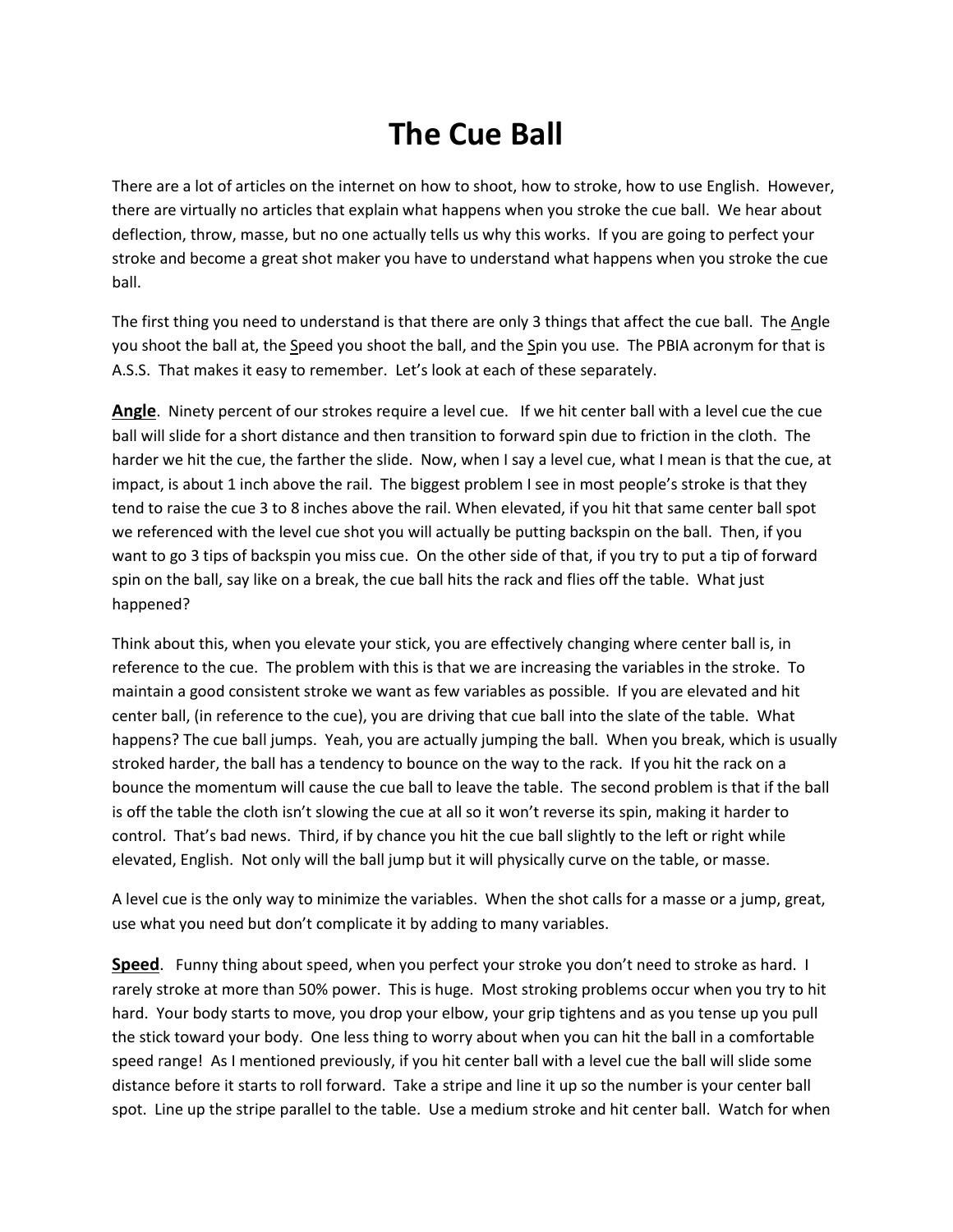the ball stops sliding and starts rolling forward. Make a note of that spot. Do the same thing but with a little harder stroke. How much further does it go before it starts rolling?

So let's take this a step further. Place a ball at the center of the table. Take that stripe as mentioned above and place it at the same distance you made note of in the previous example. Line up a straight shot at the object with one tip of draw. Stroke a medium to slow speed shot. What happens to the stripe? It backspins, slides and then starts to roll forward before it hits the object ball. Maybe following the object ball by 3 to 5 inches. Set it up again. Now use 2 tips of backspin. What happens? The stripe backspins, slides and impacts the object ball and stops. Do the same thing with 3 tips of backspin. The stripe will backspin, contact the object ball and return toward the tip of your stick. One speed, 3 different out comes. Do the same thing with forward spin. What do you see?

As the old drug commercial used to say, "SPEED KILLS". You only have to hit the cue ball hard enough to line up on your next shot.

Let me make a note here. No two tables play the same. New cloth, old cloth, worsted cloth, hard rails, dead rails, etc., etc. Every table is different. So the speed you need to accomplish your shot is different on every table. Every time you play take a few moments to acquaint yourself to the table you are going to play on. Do some lags, bank shots, and some down and backs. Every player has a "natural" speed they are comfortable shooting. Find out what that is on each table you play. For example. Put the cue on the spot. Hit it at the diamond on the far side with a nice natural stroke. It should go down and back and bounce off the near rail. On some tables it might go all the way back to the far rail. A slow table it may only move 1 diamond off the near rail. That's your natural stroke.

**Spin.** I mentioned before that if you hit the cue ball off center it will spin left or right. This is called English. There are two schools of thought about English. First, only use it when you have to. Second, there is something called cling that happens to balls when they collide. This causes the object ball to get dragged slightly off its original trajectory. This is usually caused by dirty balls. A small amount of spin on every shot helps alleviate that. My **opinion** is that you shouldn't bother with English until you have a consistent stroke and reliably can make most shots. Then introduce English only when you need it. English has gotten more people in trouble because it can be unpredictable if you don't understand everything going on in your stroke. It's just another variable. So let's talk about English and why it's unpredictable. If you line up with a level cue and hit the cue ball from the head spot to the center diamond on the far side of the table here's what happens. First thing is that when you hit off center the cue pushes the cue ball in the opposite direction. This is called deflection. How much? Good question. Best answer. It depends. Manufacturers have changed their construction techniques and now have low deflection shafts and 0 deflection shafts. Also, tips ranging from soft to hard, layered and one piece can affect how much the tip grips the cue ball. Finally, not all cloth is the same, some picks up spin faster than others. Too many variables. Generally, a regular shaft can cause as much as 2 to 3 inches of deflection on a 9 foot table. Lower deflection shafts actually have the same amount of deflection except that the way they are designed causes the cue ball to return toward its regular path. So on a 9 foot table maybe you'll see an inch or less of deflection. Are you seeing the problem? If deflection of a regular cue and a low deflection cue is the same at the cue ball , then somewhere around half way down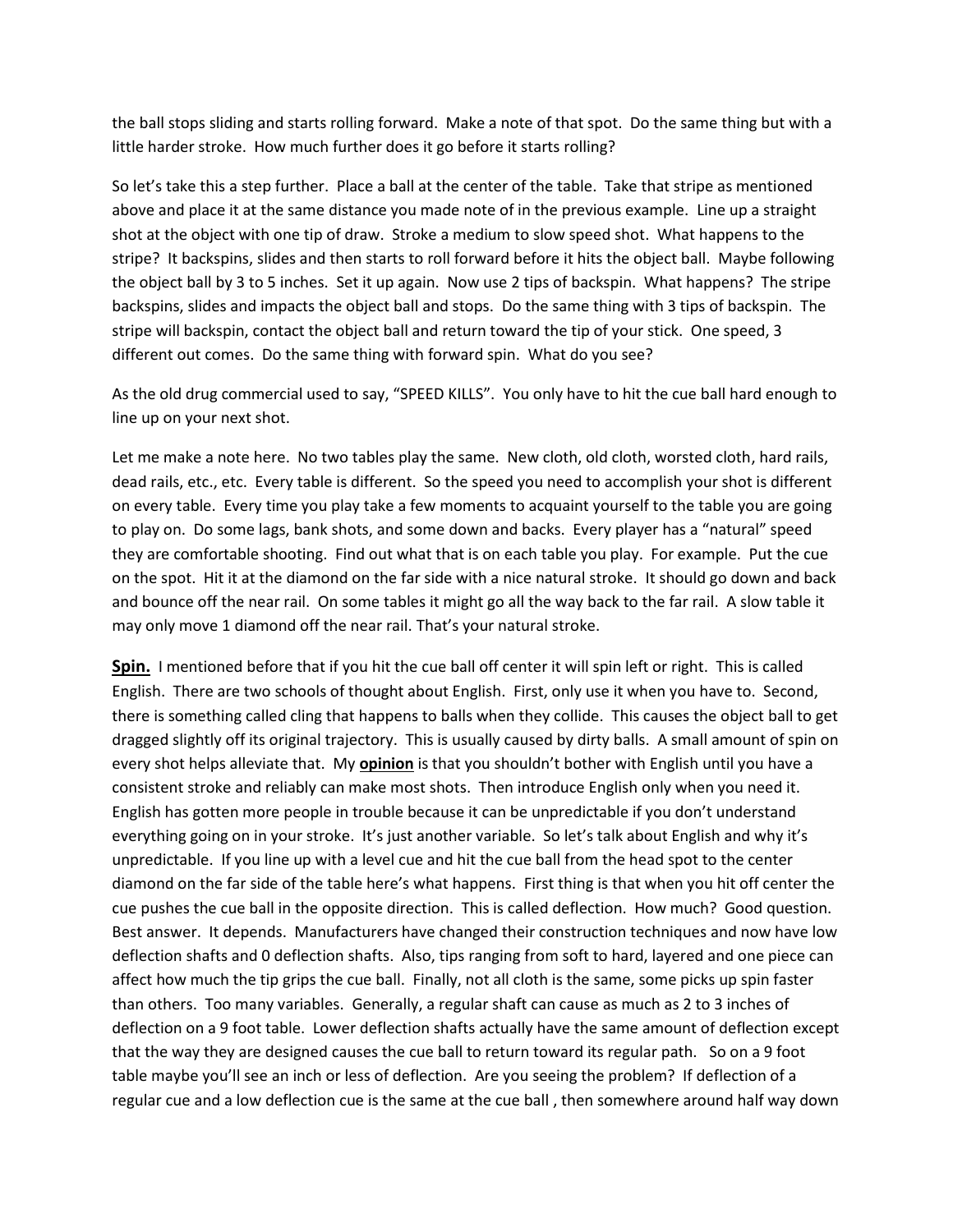that 9 ft. table the low deflection action has to start affecting the travel of the cue ball. Just like everything else, you have to practice with the technology to master it. WPBA professional Jennifer Barretta said it took her months to get used to a low deflection shaft. But that's another story. So for this explanation let's assume everything is middle of the road and get back to hitting the ball off center. If you watch where that cue ball hits the rail you'll see how much deflection you have. The more English you apply, the more deflection you get. So thinking about that, if you are going to hit a rail shot and want to use English to control the cue ball, would you maybe have to adjust your aim a little to compensate for deflection? Hmmm! Maybe.

So what happens when that cue ball hits the rail? It does not come straight back. It spins in the directions of the English applied. If there is a little angle at the rail you might actually pick up some speed.

Next, if you apply left English to the cue ball what happens to the cue ball when you hit the object ball? When the cue ball impacts the object ball it deflects based on the angle. However, the collision allows the spin that was applied to be used and the cue ball will start on its regular trajectory and then start veering off with the spin. Also, left spin on the cue ball will impart right spin on the object ball. The object ball will travel down its normal path but will track off in the direction of the spin. This is called throw.

This is why English can be so hard. Too many variables. The only way to become proficient is to practice and be aware that tables are not the same, sticks are not the same, and balls quite often are not the same.

**Masse, Swerve.** I'll have to admit. I use swerve quite a bit. Once you get the hang of it, it can get you out of a lot of problems. Masse and Swerve are basically a combination of A.S.S. Elevated cue, off center, set up for draw. Minimum speed. (Slower speed the faster the spin catches on the table). If you have a ball partially blocking your shot you can "bend" a ball around the problem ball and get a good hit on your ball. To do this you have to understand deflection, English, draw and speed. You have to pick a point that you are shooting at and where you want the ball to bend at. This takes practice, practice and more practice.

So now with that is out of the way we can get to cue ball control. Using A.S.S. We talked about backspin and forward spin directly hitting the object ball. What happens when we hit at an angle. There are two rules that come into play here. These are arguably the most important rules in pool because when combined with A.S.S. you will know exactly where the cue ball will go every time. They are the 30 degree rule and the tangent line.

**Tangent Line** If you hit the cue ball directly into an object and the cue ball stops, that's called a stop shot. You are essentially "sliding" the cue ball all the way to the object ball. All the energy is transferred into the object ball and the cue has no power left. It stops. Now what happens if you hit half an object ball? Only half the energy is transferred and the cue ball retains half of the energy. But here's the kicker. If you hit the cue ball as a stop shot, the cue ball will deflect at 90 degrees off of the projected path of the object ball. For instance, if the object ball was on the foot spot and you hit a stop shot to